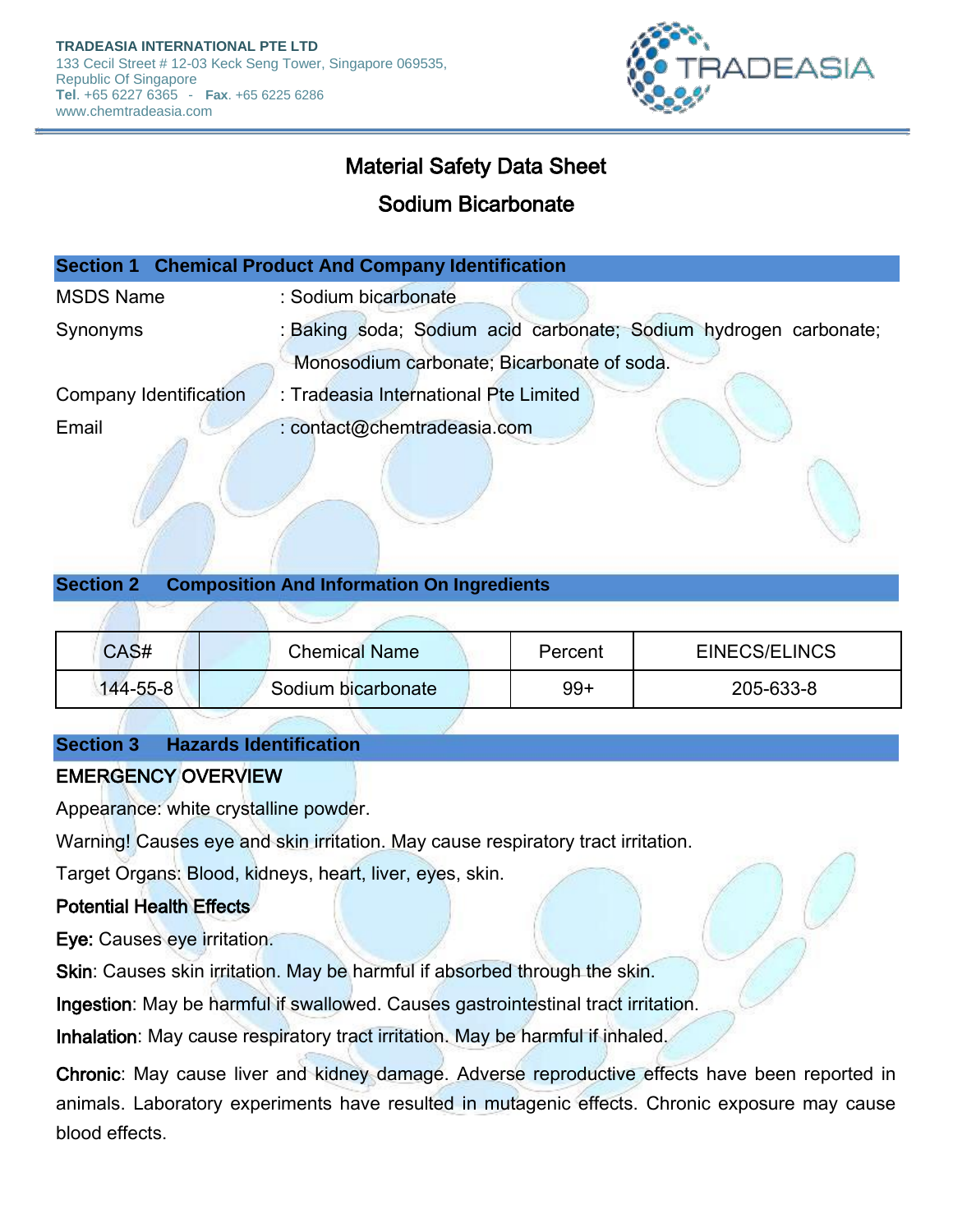

#### **Section 4 First Aid Measures**

Eyes: Immediately flush eyes with plenty of water for at least 15 minutes, occasionally lifting the upper and lower eyelids. Get medical aid.

Skin: Get medical aid. Immediately flush skin with plenty of water for at least 15 minutes while removing contaminated clothing and shoes.

Ingestion: Do not induce vomiting. Get medical aid.

Inhalation: Remove from exposure and move to fresh air immediately. If not breathing, give artificial respiration. If breathing is difficult, give oxygen. Get medical aid if cough or other symptoms appear. Notes to Physician: Treat symptomatically and supportively.

### **Section 5 Fire And Explosion Data**

General Information: As in any fire, wear a self-contained breathing apparatus in pressure-demand, MSHA/NIOSH (approved or equivalent), and full protective gear.

Extinguishing Media: Use water spray, dry chemical, carbon dioxide, or chemical foam.

Flash Point / : Not applicable.

Autoignition Temperature``: Not applicable.

Explosion Limits, Lower : Not available.

Upper | Not available.

NFPA Rating: (estimated) Health: 2; Flammability: 0; Instability: 1

### **Section 6 Accidental Release Measures**

General Information: Use proper personal protective equipment as indicated in Section 8. Spills/Leaks: Vacuum or sweep up material and place into a suitable disposal container. Avoid generating dusty conditions. Provide ventilation. Do not let this chemical enter the environment.

### **Section 7 Handling And Storage**

Handling: Use with adequate ventilation. Minimize dust generation and accumulation. Do not get in eyes, on skin, or on clothing. Do not ingest or inhale.

Storage: Store in a cool, dry place. Store in a tightly closed container.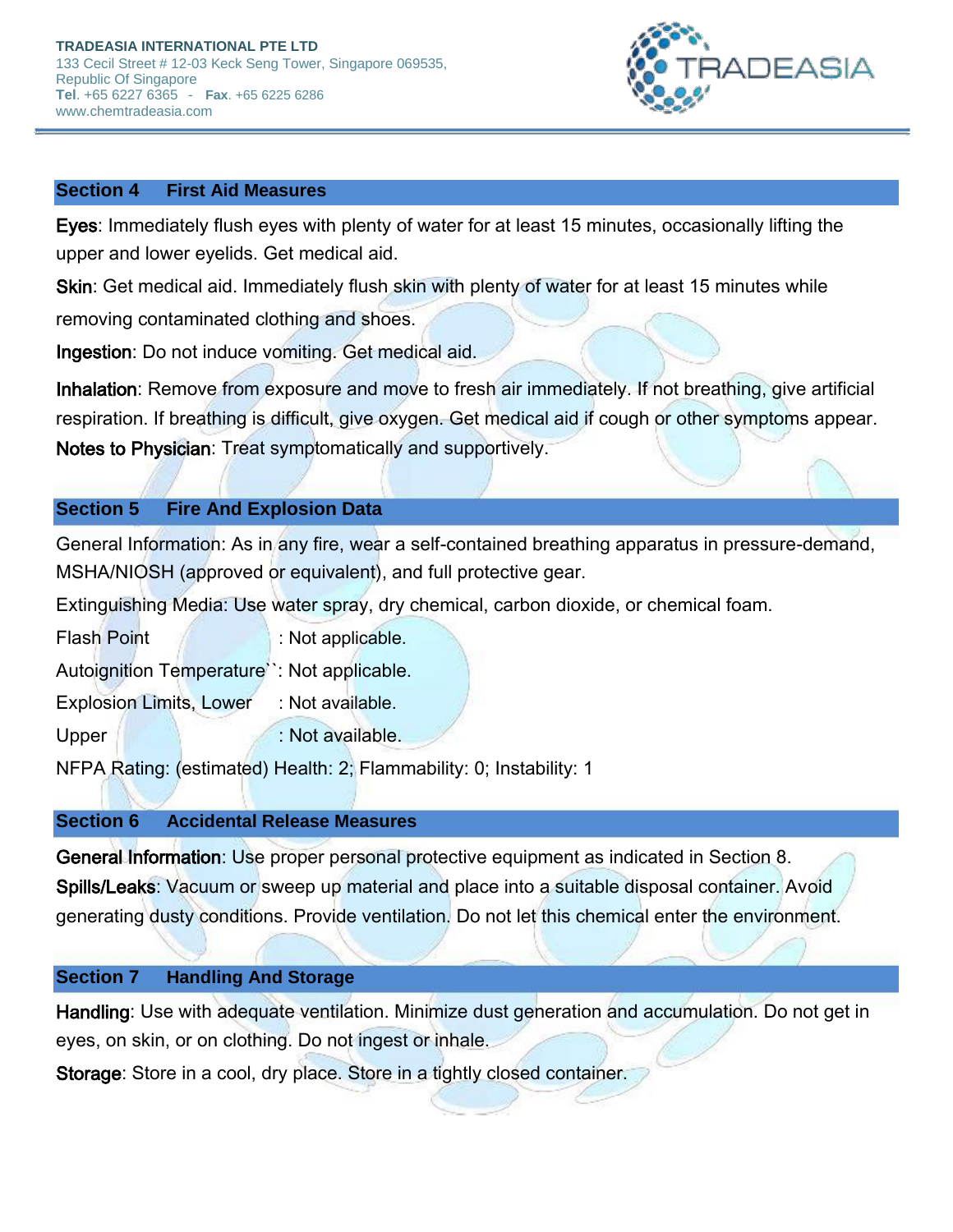

#### **Section 8 Exposure Controls/ Personal Protection**

Engineering Controls: Facilities storing or utilizing this material should be equipped with an eyewash facility and a safety shower. Use adequate ventilation to keep airborne concentrations low. Exposure Limits

| <b>Chemical Name</b> | <b>ACGIH</b> | <b>NIOSH</b> | <b>OSHA - Final PELs</b> |
|----------------------|--------------|--------------|--------------------------|
| Sodium bicarbonate   | none listed  | none listed  | none listed              |

OSHA Vacated PELs: Sodium bicarbonate: No OSHA Vacated PELs are listed for this chemical.

### Personal Protective Equipment

Eyes: Wear appropriate protective eyeglasses or chemical safety goggles as described by OSHA's eye and face protection regulations in 29 CFR 1910.133 or European Standard EN166. Skin: Wear appropriate protective gloves to prevent skin exposure.

Clothing: Wear appropriate protective clothing to prevent skin exposure.

Respirators: A respiratory protection program that meets OSHA's 29 CFR 1910.134 and ANSI Z88.2 requirements or European Standard EN 149 must be followed whenever workplace conditions warrant respirator use.

| <b>Section 9</b><br><b>Physical And Chemical Properties</b> |                      |
|-------------------------------------------------------------|----------------------|
| <b>Physical State</b>                                       | : Crystalline powder |
| Appearance                                                  | $:$ white            |
| Odor                                                        | : odorless           |
| pH                                                          | : 8.3 (0.1M aq.sol.) |
| Vapor Pressure                                              | : Not available.     |
| <b>Vapor Density</b>                                        | : Not available.     |
| <b>Evaporation Rate</b>                                     | : Not available.     |
| Viscosity                                                   | : Not available.     |
| <b>Boiling Point</b>                                        | : Not available.     |
| <b>Freezing/Melting Point</b>                               | : 270 deg C          |
| <b>Decomposition Temperature</b>                            | $:$ > 50 deg C       |
| Solubility                                                  | : 9 g/100mL (20°C)   |
| <b>Specific Gravity/Density</b>                             | : Not available.     |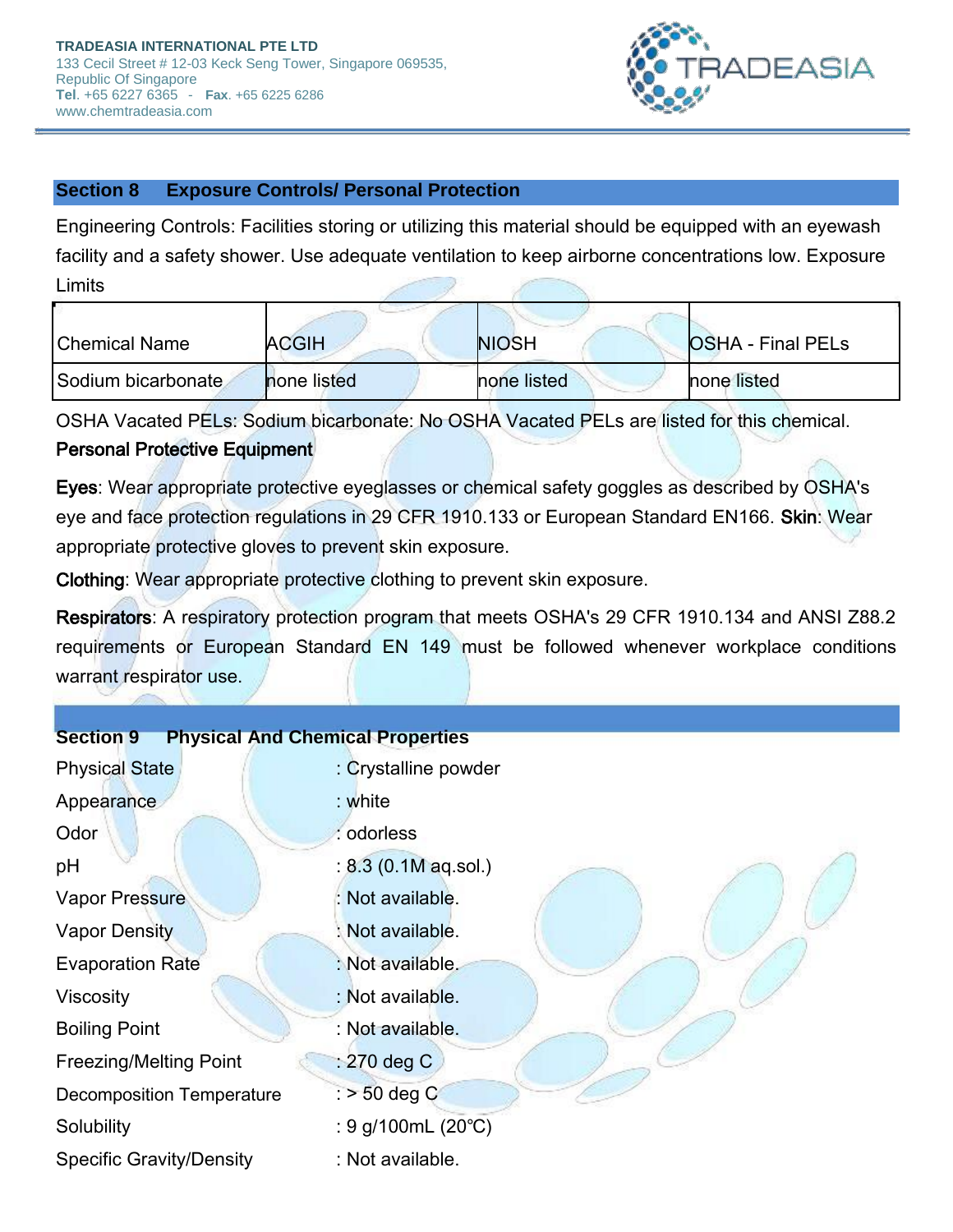

| Molecular Formula | : CHNaO3 |
|-------------------|----------|
| Molecular Weight  | :84.01   |

### **Section 10 Stability And Reactivity Data**

Chemical Stability: Decomposes when heated. May decompose on exposure to moist air or water. Conditions to Avoid: Incompatible materials, dust generation, excess heat, temperatures above 50℃, exposure to moist air or water.

Incompatibilities with Other Materials: Strong oxidizing agents, acids, monoammonium phosphate, sodium potassium alloys.

Hazardous Decomposition Products: Carbon monoxide, carbon dioxide.

Hazardous Polymerization: Will not occur.

## **Section 11 Toxicological Information**

RTECS#:

CAS# 144-55-8: VZ0950000

LD50/LC50:

CAS# 144-55-8:

Draize test, rabbit, eye: 100 mg/30S Mild;

Oral, mouse: LD50 = 3360 mg/kg;

Oral, rat: LD50 = 4220 mg/kg;

Carcinogenicity:

CAS# 144-55-8: Not listed by ACGIH, IARC, NTP, or CA Prop 65.

Epidemiology: No information available.

Teratogenicity: Teratogenic effects have occurred in experimental animals.

Reproductive Effects: No information available.

Mutagenicity: Mutagenic effects have occurred in experimental animals.

Neurotoxicity: No information available.

Ecotoxicity: No data available. No information available.

Environmental: This chemical released into the environment is not expected to have a significant impact.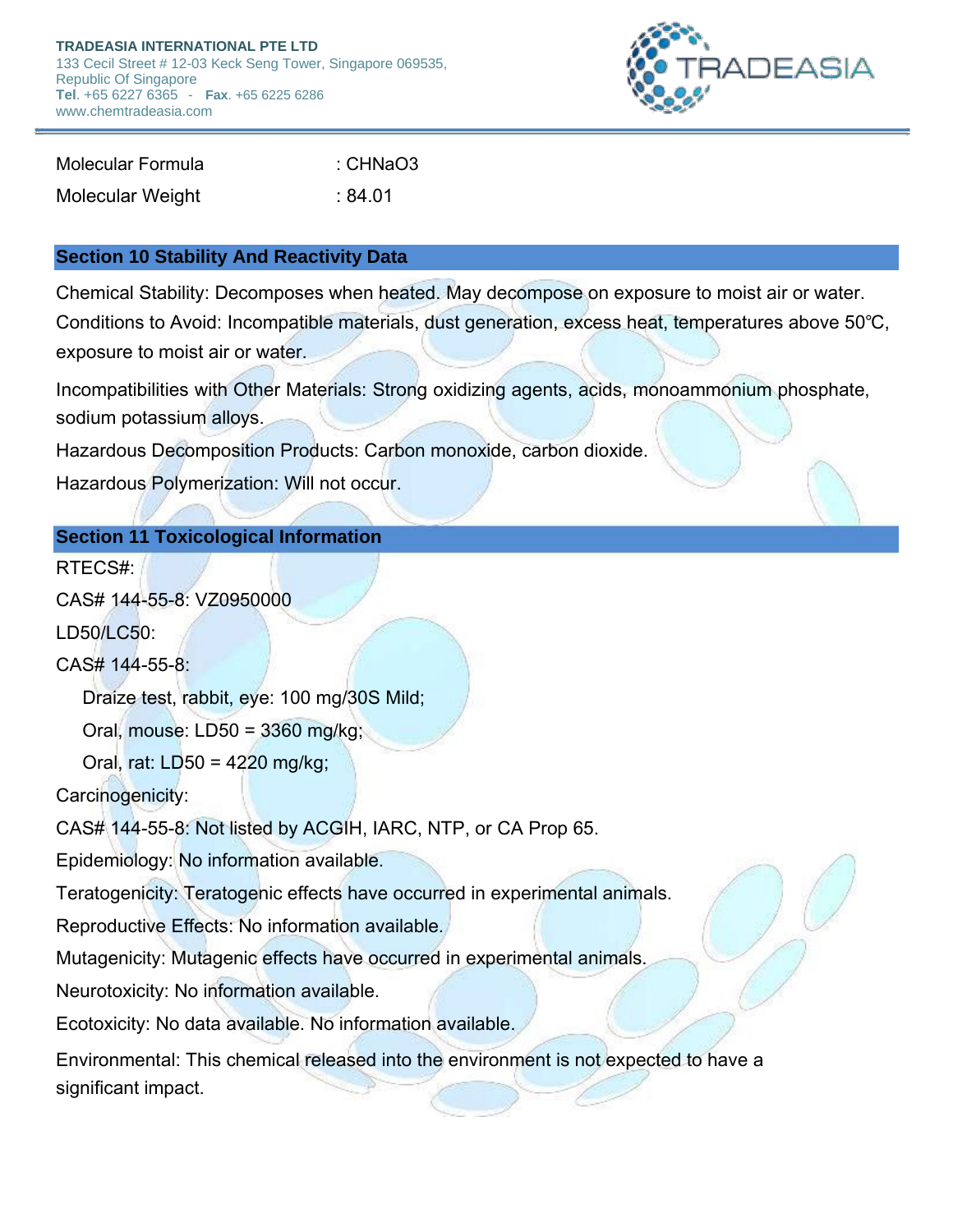

### **Section 12 Ecological Information**

Physical: No information available.

Other: Do not empty into drains.

#### **Section 13 Disposal Considerations**

Chemical waste generators must determine whether a discarded chemical is classified as a hazardous waste. US EPA guidelines for the classification determination are listed in 40 CFR Parts 261.3. Additionally, waste generators must consult state and local hazardous waste regulations to ensure complete and accurate classification.

RCRA P-Series: None listed.

RCRA U-Series: None listed.

### **Section 14 Transport Information**

|                       | <b>US DOT</b>        | Canada TDG    |
|-----------------------|----------------------|---------------|
| <b>Shipping Name:</b> | <b>Not Regulated</b> | Not Regulated |
| <b>Hazard Class:</b>  | Not regulated        | Not regulated |
| UN Number:            |                      |               |
| <b>Packing Group:</b> |                      |               |

### **Section 15 Other Regulatory Information**

US FEDERAL

**TSCA** 

CAS# 144-55-8 is listed on the TSCA inventory.

n

Health & Safety Reporting List

None of the chemicals are on the Health & Safety Reporting List.

Chemical Test Rules

None of the chemicals in this product are under a Chemical Test Rule.

Section 12b

None of the chemicals are listed under TSCA Section 12b.

TSCA Significant New Use Rule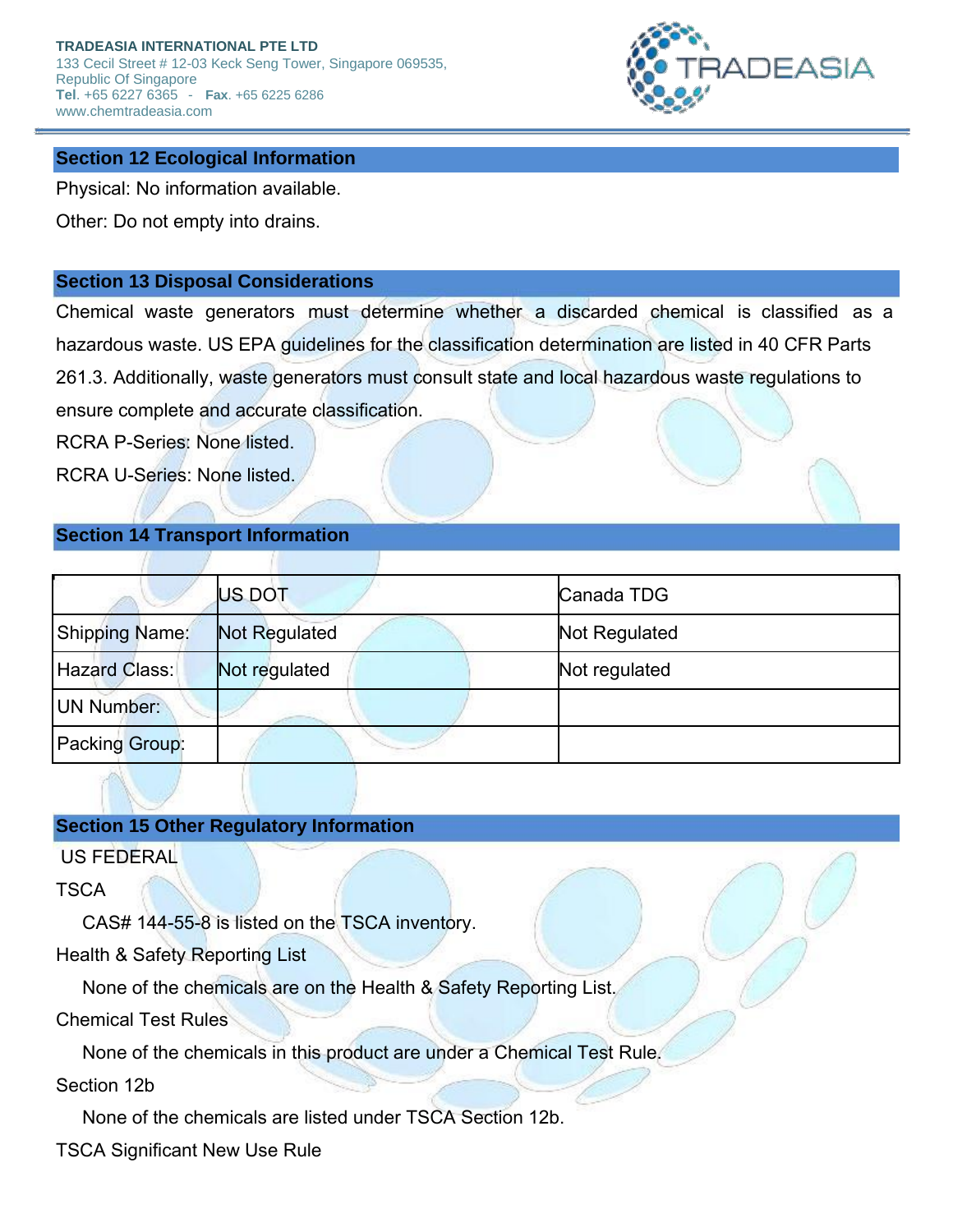

None of the chemicals in this material have a SNUR under TSCA.

CERCLA Hazardous Substances and corresponding RQs

None of the chemicals in this material have an RQ.

SARA Section 302 Extremely Hazardous Substances

None of the chemicals in this product have a TPQ.

Section 313 No chemicals are reportable under Section 313.

Clean Air Act:

This material does not contain any hazardous air pollutants.

This material does not contain any Class 1 Ozone depletors.

This material does not contain any Class 2 Ozone depletors.

Clean Water Act:

None of the chemicals in this product are listed as Hazardous Substances under the CWA.

None of the chemicals in this product are listed as Priority Pollutants under the CWA.

None of the chemicals in this product are listed as Toxic Pollutants under the CWA.

OSHA:

None of the chemicals in this product are considered highly hazardous by OSHA. **STATE** 

CAS# 144-55-8 is not present on state lists from CA, PA, MN, MA, FL, or NJ. California Prop 65

California No Significant Risk Level: None of the chemicals in this product are listed. European/International Regulations

European Labeling in Accordance with EC Directives Hazard Symbols:

Not available.

Risk Phrases:

Safety Phrases:

S 24/25 Avoid contact with skin and eyes.

WGK (Water Danger/Protection)

CAS# 144-55-8: 0

Canada - DSL/NDSL

CAS# 144-55-8 is listed on Canada's DSL List.